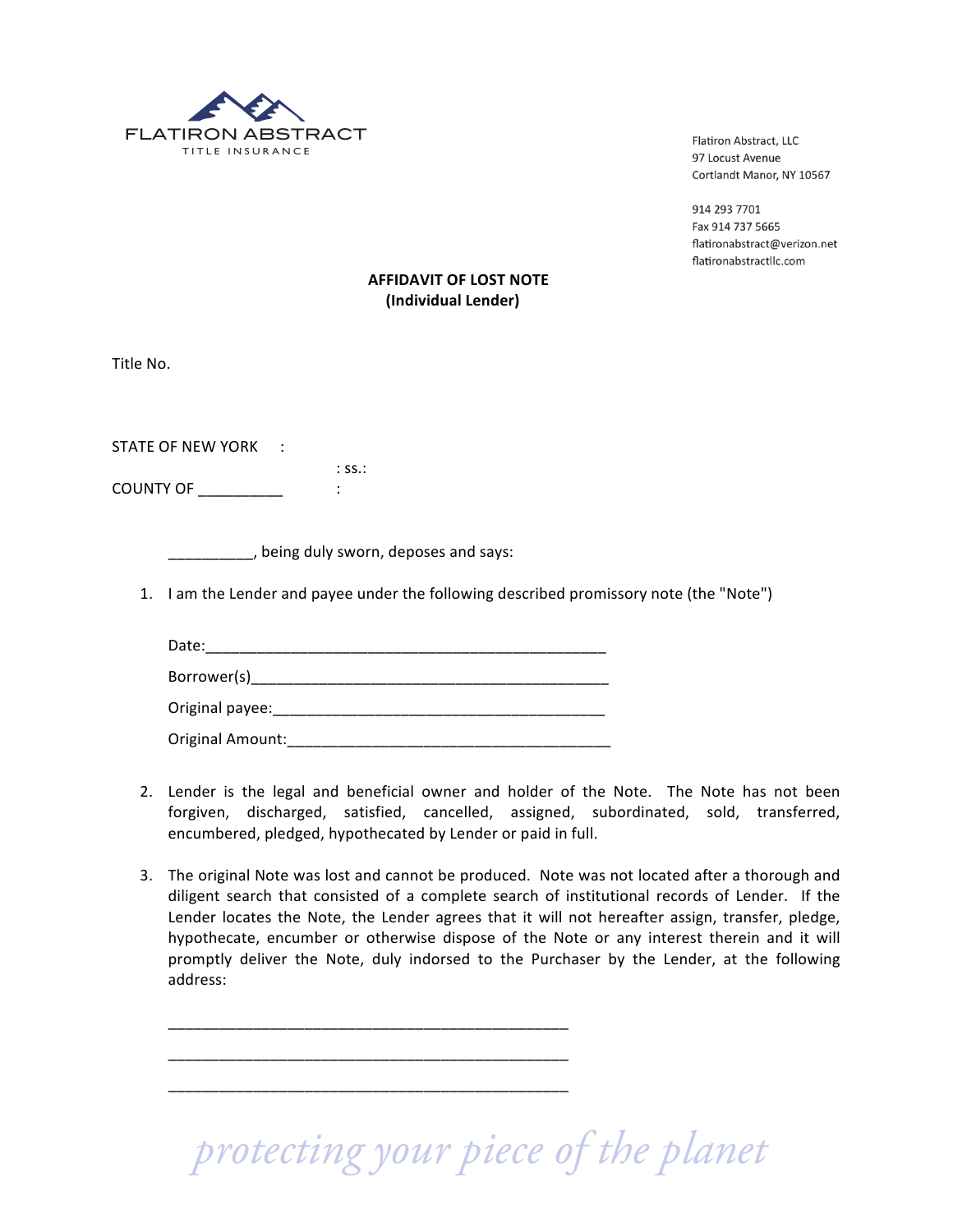

!!!!!!\_\_\_\_\_\_\_\_\_\_\_\_\_\_\_\_\_\_\_\_\_\_\_\_\_\_\_\_\_\_\_\_\_\_\_\_\_\_\_\_\_\_\_\_\_\_\_

Flatiron Abstract, LLC 97 Locust Avenue Cortlandt Manor, NY 10567

914 293 7701 Fax 914 737 5665 flatironabstract@verizon.net flatironabstractllc.com

- 4. The Lender further agrees to produce promptly following its receipt of written notice from Purchaser any and all certificates, affidavits, verifications, and other similar documents that are necessary in Purchaser's reasonable judgment to enforce the Note.
- 5. Lender indemnifies and agrees to hold Purchaser, and its successors and assigns, harmless from and against all liabilities, demands, claims, actions or causes of action, losses and damages, including all reasonably incurred costs and expenses, including reasonable attorneys' fees incurred by Purchaser, its successors and assigns, as a result of or arising out of or by virtue of the fact that (a) Lender was unable to locate and produce the original Note, (b) any

delay in Purchaser's enforcement or attempted enforcement (judicially or nonjudicially) of the indebtedness and obligations evidenced by the Note,  $(c)$  Lender failed to comply with any of the covenants set forth herein, or (d) any of the statements set forth herein are claimed to be untrue in any material respect.

- 6. This Affidavit is intended to be relied on by Purchaser, its successors and assigns and by \_\_\_\_\_\_\_\_\_\_\_\_\_\_\_\_\_\_\_\_\_\_\_\_\_\_\_\_\_\_\_\_\_\_\_\_\_\_\_\_\_\_\_\_\_\_\_\_\_\_\_\_\_\_\_\_\_\_\_,! which! is! issuing! a! policy of title insurance to Purchaser in connection with the purchase of the Note and the indebtedness evidenced thereby.
- 7. This Affidavit shall be governed by and construed in accordance with the laws of the State of New York.

Lender

\_\_\_\_\_\_\_\_\_\_\_\_\_\_\_\_\_\_\_\_\_\_\_\_\_\_\_\_\_\_\_!

 *protecting your piece of the planet*